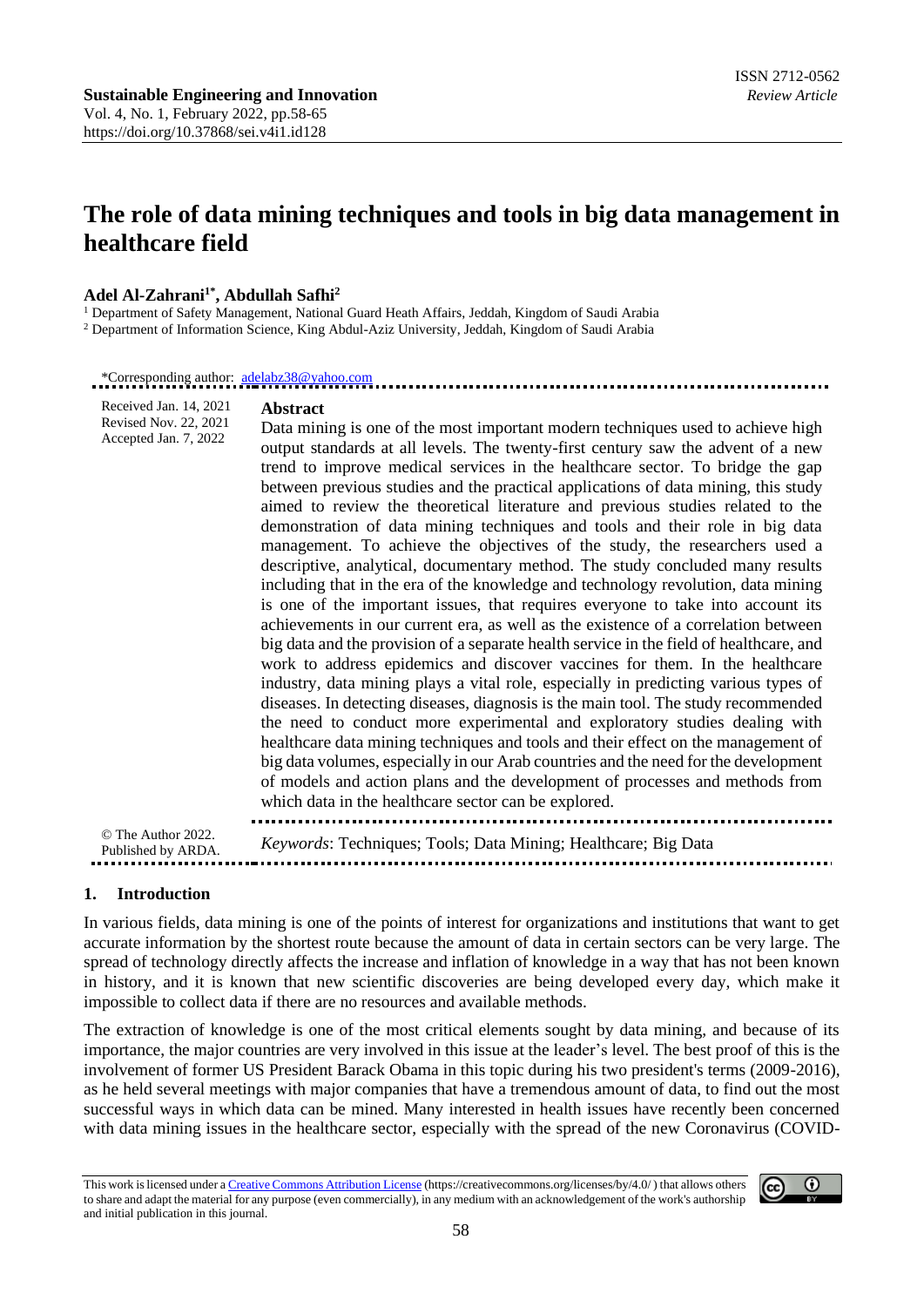19). The health sector is one of the sectors with tremendous data that needs to improve methods and techniques from which creative systems can collect it.

The growing gap between the cost of health care and its results is a significant problem, and many attempts to bridge this gap are made in developing countries. This gap was examined as a result of inadequate management of research-based insights, abuse of available data, and poor access to care experience. They all resulted in lost opportunities, misused money, and potential harm for the patient.

It has also been suggested that the gap between health care costs and outcomes can be determined by implementing a "continuous learning healthcare system" where a virtuous circle is formed between health research and organizational forces and where data can be used effectively. The initiations of the big data era in healthcare are in a critical need to boost the quality of healthcare and patient outcomes, increase the availability of data, and increase analytical capabilities.

Several obstacles need to be addressed before big data technology can dramatically increase healthcare costs, status, and outcomes. This confirms that the volume of big data in the health sector makes a large amount of data of no great importance, which confirms that the process of data mining may be useless unless the correct techniques and tools are available that achieve this purpose. However, if a large amount of data were available in the health sector and has been reconstructed per the correct research principles and regulations, this will have a huge impact on developing the healthcare sector, handling epidemics, delivering outstanding healthcare services to patients and improving production rates. After that, the health sector may be one of the active sectors, and the statistics show that a large percentage of people in the countries of the world want to share their health data to access better treatment. A large percentage of British citizens, estimated at 60%, are not bothered by the use of their medical data in medical research and vaccine discoveries due to the numerous epidemics that have frighteningly occurred in our world recently. Several trends have emerged that aim to benefit from data mining in health care, and this plays a major role in the growth of big data in which, if appropriate mining rules are used, they can be valuable for improving health services.

It is worth noting that the relationship between data mining techniques and the increase in big data in the healthcare sector has not been closely discussed in previous studies, as some studies have indicated the value of data mining in the healthcare field without referring to the relationship between mining techniques and the increase in big data. There are some distinctive characteristics of medical big data that vary from other big data disciplines. Medical Big Data is also difficult to access, and for reasons such as the possibility of data abuse by third parties and the shortage of incentives to share data, most medical investigators are hesitant to practice open data science. Medical Big Data is mostly collected based on protocols (i.e., static models) and is reasonably standardized, partially because of the initial data extraction process. Another significant aspect is that medicine is performed in a vital sense of critical safety, where explanations would help decision-making practices. Medical big data, due to employee engagement, the use of expensive devices, and potential discomfort for the patients involved can be costly. Medical big data is relatively small compared to data from other disciplines and can be gathered from a non-replicable situation. Compared to data from other fields, medical big data is comparatively limited and can be collected from a non-replicable circumstance. Many sources of inconsistency, such as measuring errors, missing data, or encoding information errors in text files, can affect large medical data. Therefore, in both data analysis and outcome interpretation, the position of domain knowledge may be dominant. Such defining features of medical big data in empirical ways include the various types of patient descriptions, which can often involve weighting; the sequential structure that might be of an additional dimension; treatment details and the timing of treatment decisions and changes; (i.e., time-dependent confusion).

Based on the aforementioned and the importance of data mining and its impact on health and increasing data, the idea of this scientific study came with the intention to review previous research on this topic and identify the extent of the effects of data mining in health care in the process of increasing large data that can be useful for improving the health services sector. This study consists of seven parts: introduction, study problem, study methodology, previous studies, results and analysis of results, conclusion and recommendations.

# **2. Study problem**

There has been a great development of data related to the healthcare sector in recent years, and it has become important to make use of it. At a time, and when infectious diseases and epidemics are spreading, the focus has been put on the need to pay attention to and improve the field of health care to solve these epidemics. Big data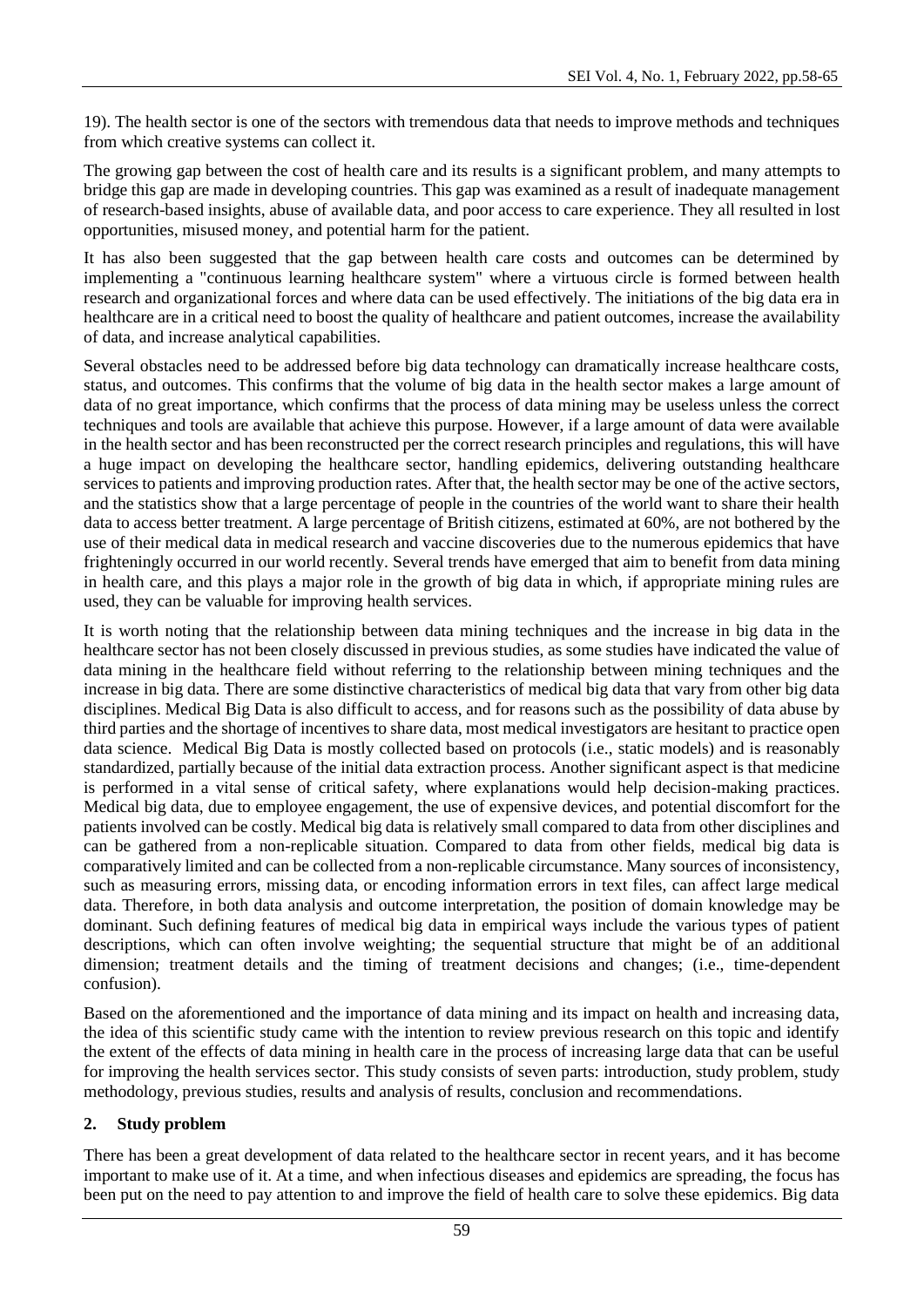may also be an important element in the detection of diseases and epidemics and the pace of development and treatment of vaccines for them.

The significant value of medical big data is shown by 1) providing customized medicine; 2) using clinical decision support systems such as instrumental analysis of medical imagery and retrieval of the medical literature; 3) adjusting diagnosis and care choices to support preferred patient actions using mobile devices; 4) population health analyzes limited to big data display correlations that would have been missing when smaller collections of randomly formatted data were analyzed instead; and 5) fraud identification and prevention.

Diagnosis based on high-resolution measurements such as microarray analysis or next-generation sequencing, monitoring of molecular properties for use in diagnosis and treatment decisions during treatment, and continuous monitoring of patients' health care among possible uses of medical big data.

There are eight fields of which big data analytics are used to enhance healthcare: 1) statistical risk modeling and resource use; 2) population management; 3) safety tracking of drugs and medical devices; 4) disease and heterogeneity of treatment; 5) personalized medicine and clinical decision-making support; 6) quality of care and success measurement; 7) environmental health; 8) search technologies. Predictive analytics using big data technologies is a methodology that learns from experience (data) to forecast the potential behavior of individuals to make smarter choices, i.e., future observations, based on a comprehensive overview of correlations, for example, overtime or across a wide geographic region or experienced in a large portion of the overall population.

Big data is necessary, but it is not sufficient. In other words, a vast data set is of no benefit if data cannot be understood such that potential information can be produced and the importance of big medical data can be assessed for this possibility.

With the great development and changes the world is undergoing, the large increase in population numbers, the large spread of diseases, as well as the availability of technology, all this confirms the need to pay attention to data mining and confirms as well that there is a problem related to data mining in the field of healthcare scientifically, and a problem in the size of big data.

The study problem can be developed from the above through the following main question: How do data mining techniques and tools in healthcare increase the volume of big data?

Sub-questions were extracted from this main question as follows:

- 1. How important is data mining in healthcare?
- 2. What are the main techniques and tools for data mining in the field of healthcare?
- 3. What are the obstacles facing data mining in healthcare?

# **3. Study methodology**

This study adopted the descriptive, analytical, documentary method, which depends on reviewing documents and literature such as research, articles, books, and dealing with them descriptively and analytically to extract conclusions and indications which are relevant to answering the study's questions. From this standpoint, the current study will critique and analyze previous studies on the subject of techniques and tools for data mining in the field of healthcare and their role in increasing the volume of big data.

Big data analysis uses different algorithms to retrieve data that can be described as the automated extraction of useful data that is often previously unknown from large datasets or data sets using sophisticated search techniques and algorithms to discover trends and similarities in pre-existing large databases.

Data mining tasks can be summed up as explaining and identifying similarities and associations that can be understood by humans and predicting any interesting response. Clinical data mining can be characterized as the application of data mining to a clinical problem.

Data mining algorithms are known as supervised, unsupervised, and semi-supervised learning. Supervised learning involves predicting known outcomes of the target, using a training set that contains already-classified data to extract inference or predict possible test data. Although there are no predetermined outputs of unsupervised learning, researchers aim to identify naturally occurring correlations or combinations within unmarked data. Finally, semi-supervised learning requires combining efficiency and precision using limited sets of labeled or annotated data and a much greater set of unmarked data.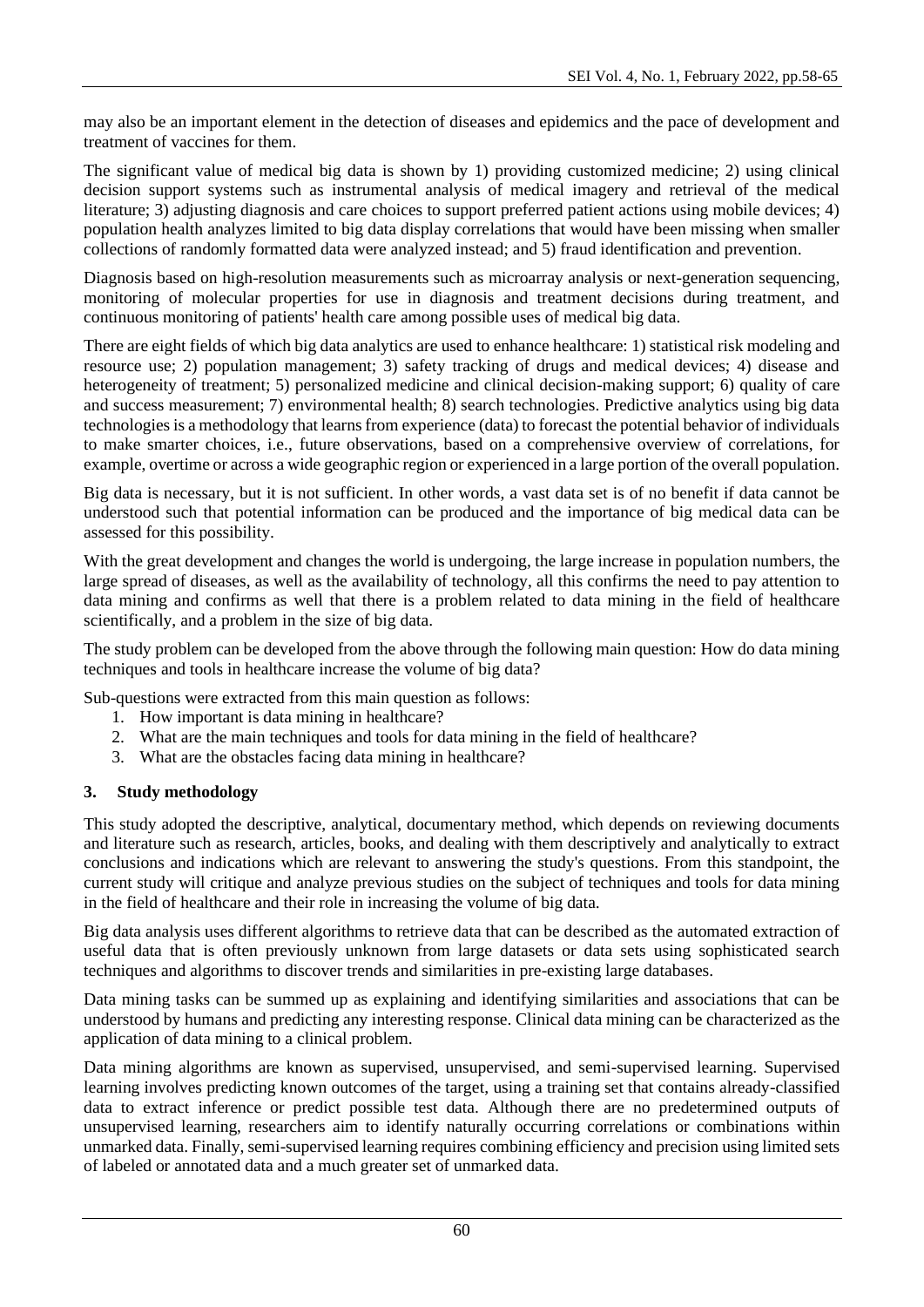# **4. Previous studies**

The analytical objectives of medical big data are prediction, simulation and inference, while classification, aggregation and regression are typical approaches that are used in these contexts. Classification is used as a form of supervised learning and can be used as predictive processing in which the performance vector or the predictive variable is critical. Classification is the development of a rule for assigning objects to a set of predefined classes (prediction variable) centered on a vector from the measurements taken on these items. Classification techniques involve logistic regression, methods of Naive Bayes, decision trees, neural networks, Bayesian networks and Vector Machines Support. Score performance may be measured by various performance metrics tested in an individual evaluation or validity category. Such techniques can be used to build a decision support framework that determines a diagnosis with several possible diagnoses or to create predictive models based on data from the analysis of many biomarkers. Clustering is unsupervised learning that is used to identify clusters of data by using distance scales. Clustering methods entail k-mean clusters, component-based clustering, and self-organizing maps (SOM). The performance of the cluster can be measured by its performance in a corresponding supervised teaching assignment. Clustering is also used in the study or analysis of the development and growth of micro-matrix data. It may also be used to reshape disease through pathophysiology pathways to offer more precise treatment choices. Regression is subject to supervised learning when the output variable is constant and is a statistical analysis tool that describes the interaction between a dependent variable and one or more independent variables to demonstrate data patterns. Linear regression is the most widely used method in this classification. Examples of its uses are the longitudinal analysis of medical data or the decision support system. This section aims to review and critically review several Arab and foreign studies related to the topic of artificial intelligence and its impact on the quality of decision-making in organizations. They will be arranged in descending chronological order from the newest to the oldest, which falls within the time period 2010-2020, noting that the total number of studies that will be reviewed is 8 studies distributed as follows:

#### *Study (5): Big data and its analytics: concept, characteristics and applications [2]*

Big data in the digital era and the implications of mining are based on modern foundations, laws and strategies. This study adopted the descriptive survey method to answer the study's questions. The study concluded that the health sector and other sectors are in dire need to provide the largest amount of big data that, in turn, contribute to the development of all fields. The study recommended the need to foresee the future about providing databases in the health sector to ensure its progress and development.

#### *Study (6): Transforming healthcare institutions into institutions managed by big data [3]*

This study aimed to identify the importance of big data in upgrading the health system and develop a proposal by which healthcare institutions would be transformed into institutions managed by big data. The study adopted the inductive analytical approach to reach its objectives. The study reached several conclusions including that big data has a major role in improving the health service and upgrading the health system. It also concluded that there are several steps through which health institutions can be transformed into big data-managed institutions through identifying and processing data assets, establishing data partnership networks, managing data as the longest important strategy, and using data to achieve institutional innovation. The study recommended the necessity of paying attention to databases in our Arab countries to improve the health system.

#### *Study (3): The use of data mining techniques in the health field for tuberculosis in Khartoum State [7]*

This study aimed to identify the role of data mining techniques in overcoming tuberculosis in Khartoum State. The study applied for a computer program to achieve its objectives. The study adopted the inductive method to reach its objectives and answer its questions. This study concluded that data mining greatly contributes to outbreak prevention and epidemic planning and infectious diseases by pre-prepared action plans. It found that there is a deficiency in the issue of data mining in the health sectors. It recommended that attention be paid to health data mining to boost health institutions' efficiency.

#### *Study (9): Efficient algorithms for mining healthcare data [8]*

This study aimed to develop algorithms through which data can be explored in the health field and benefit from the increase in the number of big data for the health sector. It also aimed to identify the role of data mining in providing health care to patients and develop scientific research and discoveries of vaccines and drugs. The study relied on the inductive descriptive-analytical method to reach the results of the study. The study reached several conclusions, including that the last period was a remarkable leap in the implementation of healthcare data to overcome many obstacles related to the health sector. The study has discovered a new algorithm through which data mining can be improved in the health sector. It concluded that the algorithms used in data mining in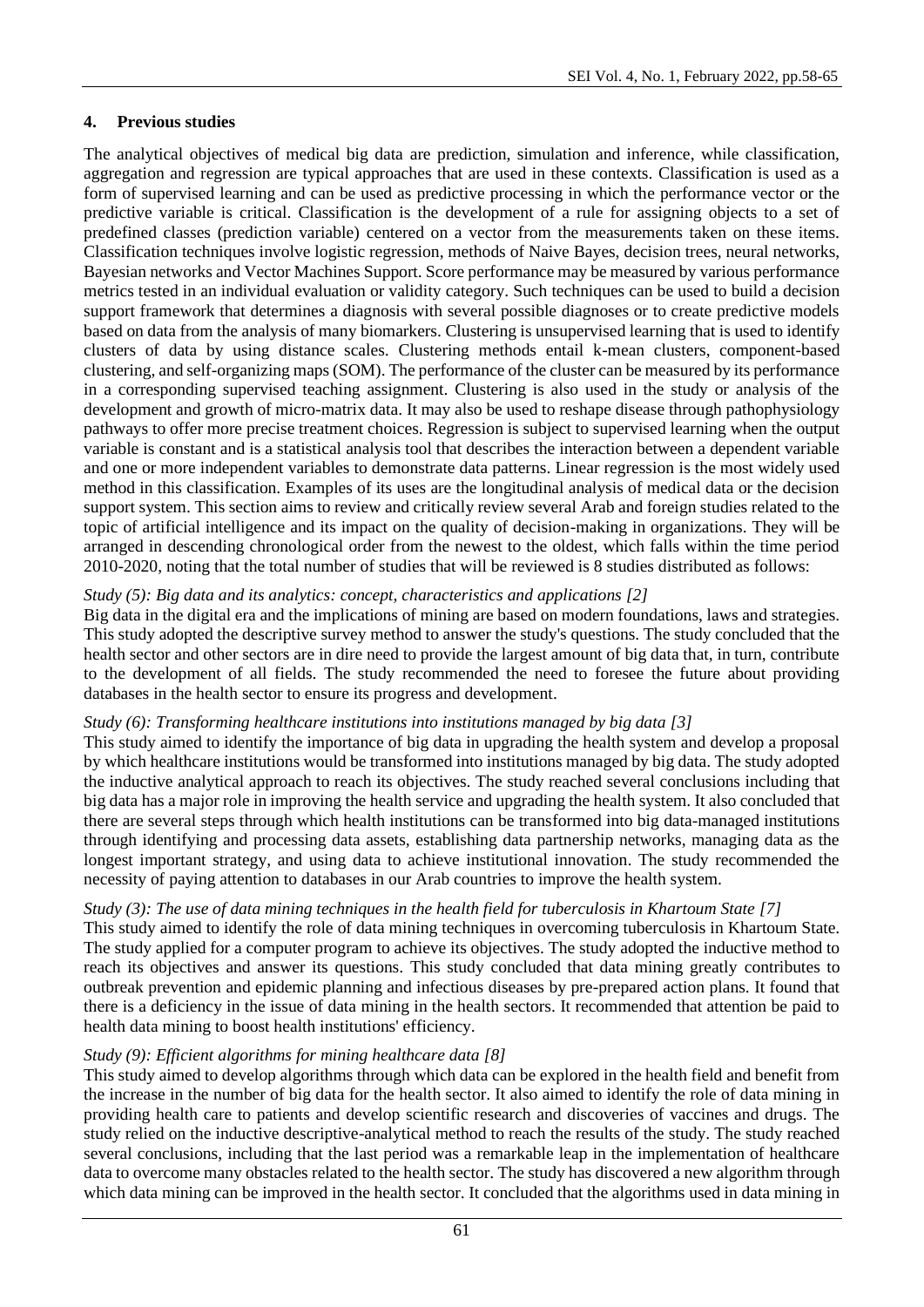the health sector are still in need of great improvement and consistent follow-up, and recommended that data transparency studies discuss algorithms that, in turn, lead to accessing any data that can be used in the different areas of the health sector.

#### *Study (11): A systematic review on healthcare analytics: Application and theoretical perspective of data mining [10]*

This study aimed to outline the major role that data mining plays in the healthcare sector in raising the size of data and making great use of the identification of skin diseases and to identify the role that big data plays in the treatment of skin diseases. The study adopted a descriptive survey method to reach the answers to its questions. The study reached several conclusions, including that the techniques of disease mining have a prominent role in treating skin diseases, and that the availability of big data and the availability of mechanisms through which data are searched helps to treat many diseases and reach solutions to the problems facing the health sector.

## *Study (8): Prototype for a tele- dermatology system in Oman: Disease detection using data mining techniques [4]*

This study aimed to outline the major role that data mining plays in the healthcare sector in raising the size of data and making great use of the identification of skin diseases and to identify the role that big data plays in the treatment of skin diseases. The study adopted a descriptive survey method to reach the answers to its questions. The study reached several conclusions, including that the techniques of disease mining have a prominent role in treating skin diseases, and that the availability of big data and the availability of mechanisms through which data are searched helps to treat many diseases and reach solutions to the problems facing the health sector.

## *Study (10): Healthcare data mining using in-database analytics to predict diagnosis of inflammatory bowel disease [9]*

This study aimed to identify the role of data mining in improving the services provided to patients and their role in the classification of patients and studies of stomach diseases. The studies also aimed to identify some frameworks and rules in which attention is paid to analyzing health sector data and develop an application that works on Bismarck database analyzes in a healthcare environment. The study concluded that open-source databases on which statistics can be applied produce reliable results in the field of healthcare. The study recommended the necessity of activating the mechanism of data disclosure in the health sector by adopting and innovating new methods.

*Study (12): Optimization and data mining in healthcare: Patient's classification and epileptic brain state* transition study using dynamic measures, pattern recognition and network modeling [12]

This study aimed to identify the key role that data mining plays in the healthcare sector in raising the size of data and making great use of the identification of skin diseases and to identify the role that big data plays in the treatment of skin diseases. The study relied on several models and dynamic and electrical programs to achieve the objectives of the study. The study found that studies in the field of data mining are still somewhat scarce and that the future predicts a great deal in terms of data mining. The study recommended the necessity of working on devising techniques through them; data can be explored in the field of treatment for epilepsy.

# **5. Results**

A large volume of data is generated in the medical field, including patient personal data, patient history, genetic information and clinical information. Such an immense volume of medical data provides useful data that could allow, when analyzed legally and thoroughly, to clarify the principles of illness and well-being and thus make quantum leaps forward in the medical field, especially, in the areas of disease detection and prevention. There have already been many practical implementations and many other possible applications in this area, such as disease diagnosis, disease detection, infection control, telemedicine, fraud prevention, etc.

Through reviewing, inspecting and analyzing previous researches, it became clear that they addressed and focused on the following points:

• Previous studies proved that the interest in data mining in the healthcare field is one of the basic trends reinforced by administrators in charge in this large sector, which confirms the importance of paying attention to this process due to its significant role in providing big data. In this regard, study (11) [10] proved that research literature in health care filed pays attention to data mining, study (10) also proved that data mining in healthcare field contributes, to a great extent, to improve the service provided to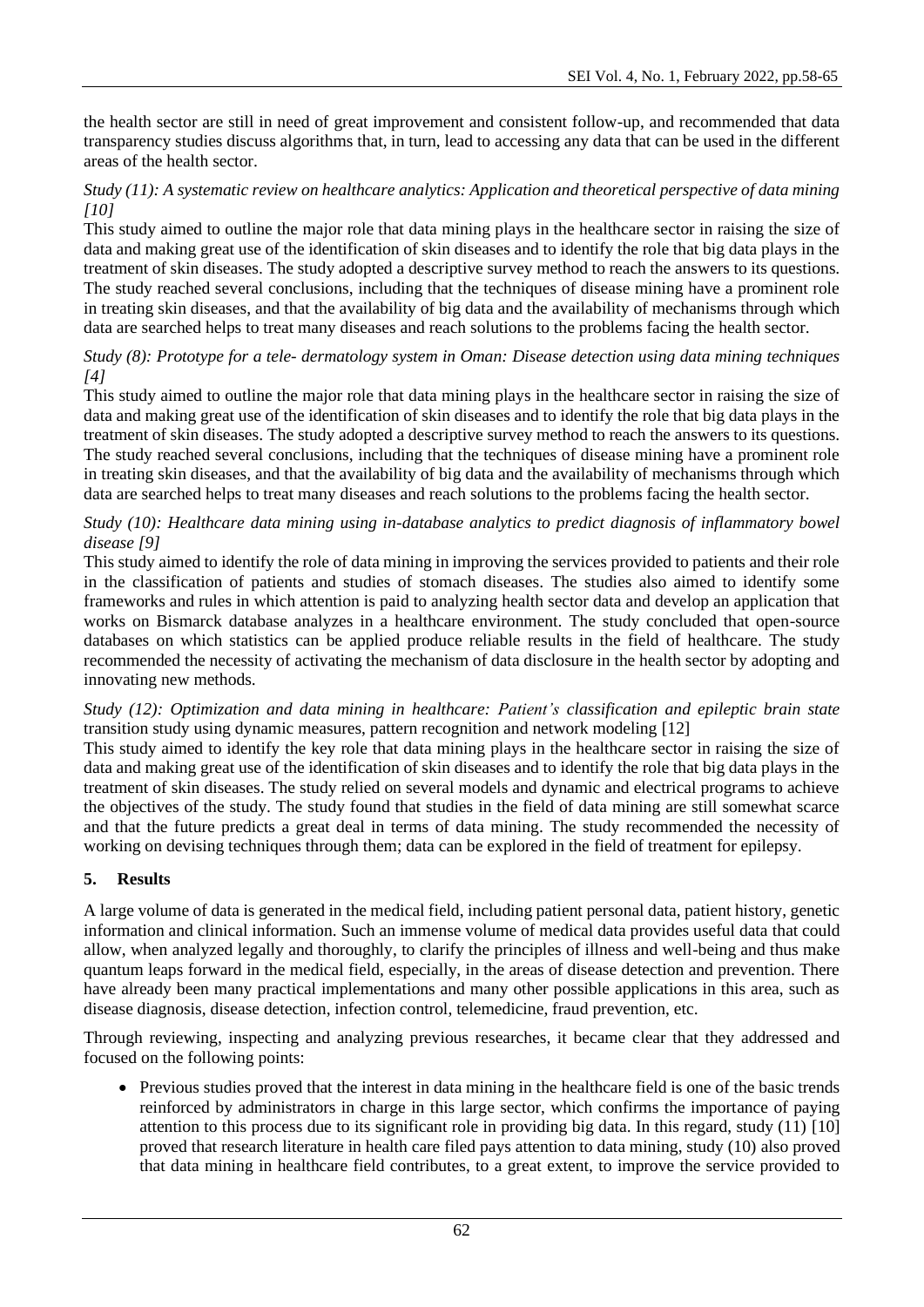patients in the health sector, and study (3) [7] concluded that mining big data can contribute to treating people infected with tuberculosis in Sudan.

- Some studies have shown that big data plays a major role in all sectors, particularly health care, which has shown the immediate need for the availability of big data and the sharing of such data between countries and major health institutions. In this regard, study (6) [3] demonstrated that big data could contribute to boosting the economy and improving data in all fields and that the big gap caused by lack of attention to data limits the effectiveness of solutions, in particular concerning disasters, epidemics and diseases afflicting humanity till the recent times.
- Some studies showed that depending on data mining in health care has been restricted to the patient clinical data for a long time. In this regard, Study (11) [10] has shown that there is a recent dominant trend which seeks to leverage and benefit from the enormous scale of data on websites and social media websites for mining purposes. Study (8) [4] also mentioned that the internet and electronic databases are crucial to ensuring the availability of in-depth databases from which data could be mined and the health system could be strengthened.
- Some studies demonstrated that there are still deficiencies in the data mining field, as the study (11) [10] indicated that the indicative aspects left so much to be desired, while study (12) [12] mentioned that data mining in the field of treatment discovery still in need for development to take advantage of the enormous amounts of the data available in the health sector. Also, study (3) [7] mentioned that lack of data mining contributed to a great extent to the failure in defeating infectious diseases immediately after they are detected in most Arab countries.
- Some studies have shown that the health systems implemented in Arab countries still lack mechanisms and methods that could allow mining data to strengthen the health system. In this regard, study (3) [7] revealed that there is a severe lack of electronic records, while Study (5) [2] demonstrated that Arab countries need a specific plan for handling health institutions across big databases.
- Some studies suggested mechanisms and methods that could help mining data in the health sector, as study (9) [8] suggested an algorithm for improving the mechanism of data mining in health sectors, and study (6) [3] also suggested many steps through which healthcare institutions could be transformed into institutions managed by big data.

#### **6. Discussion**

Big data analysis refers to the use of structured and unstructured data tools. The transformation into an integrated data environment is still an insurmountable challenge to be solved. Interestingly enough, the main part of big data relies mostly on the assumption that the greater the knowledge, the more insights to be extracted from it and therefore, the greater the prediction of future events.

Besides, several reputable research firms and healthcare companies are projected to see an unprecedented growth rate in the Big Data healthcare market. Conversely, within a brief span of time, we have seen a range of analytics, which are currently, used that have a tremendous effect on the health industry's decision-making and efficiency.

In different fields, the spectacular increase of medical data compelled computer experts to develop groundbreaking methods to analyze and classify an immense amount of data during a particular time frame. Also, the integration of data processing computing systems has seen the growth of medical scientists and practitioners. Accordingly, by incorporating physiological data, create a comprehensive human body model and Wi MAX (Worldwide Interoperability for Microwave Access) techniques could be the next great goal. Such a great idea could enhance our knowledge of the pathogenesis and could contribute to developing new diagnostics tools. The persistent growth of available genomic data, including deeply rooted errors from the previous experiments and analytical data requires more interest. However, opportunities for systematic improvements in healthcare research exist in each step of this inclusive process.

The results of the previous studies showed the following:

• The previous studies covered a large number of the institutions working in the healthcare field in Arab and forging countries, also these previous studies were conducted as exploratory studies for some diseases and the role of data mining in overcoming such diseases and improving healthcare services.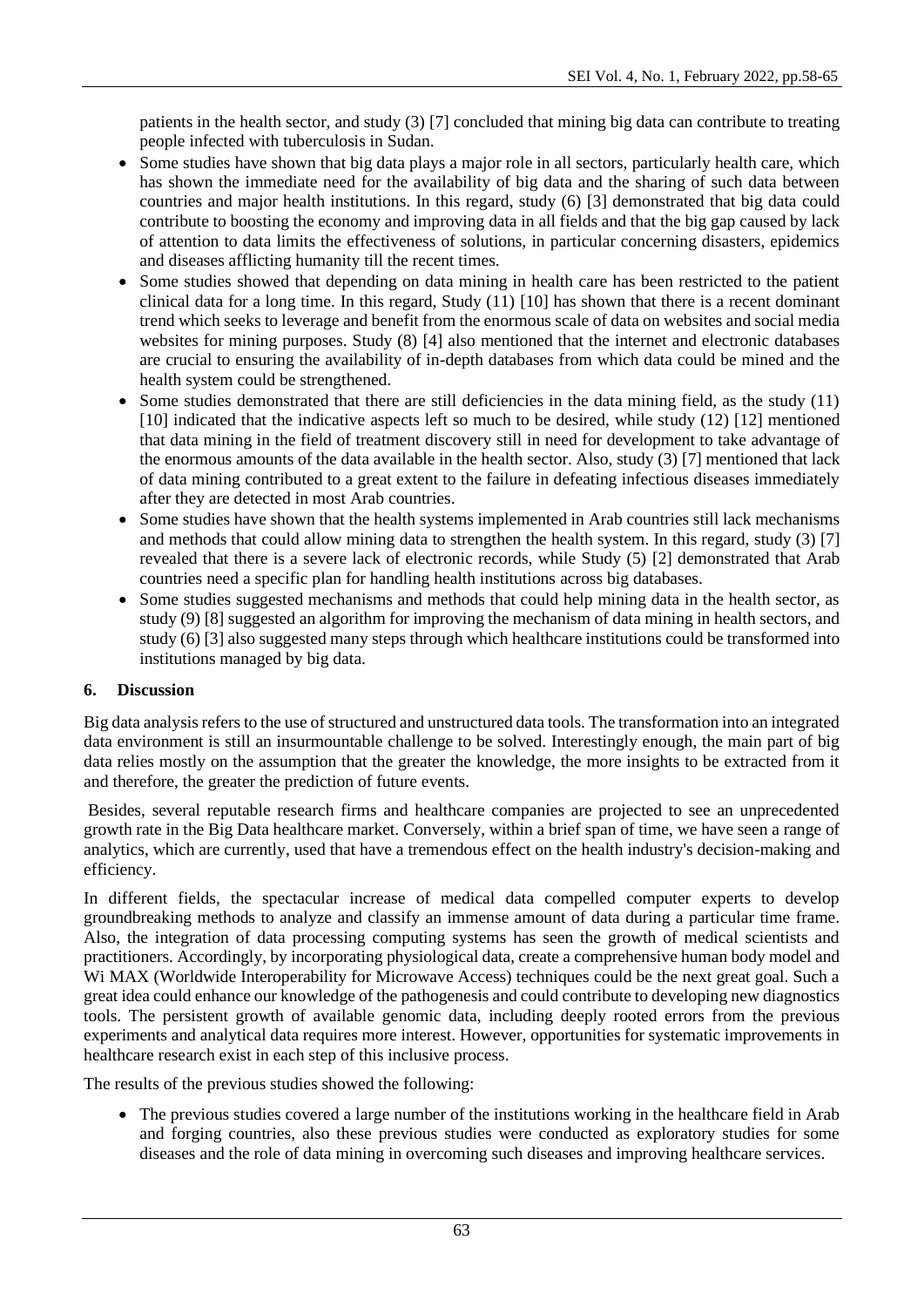- Previous studies have shown that there is a great deal of analysis and study needed in healthcare data mining because the appropriate evaluation of data mining has not been adequately addressed in previous studies and theoretical literature.
- Earlier research confirmed that the data mining strategy needs to be applied immediately in the medical field due to challenges in several countries in the world in the health sector.
- Some countries came up with suggestions to transform the healthcare sector into a sector managed by huge data. However, this will require great efforts and capabilities at all levels, and it is not expected to be fully achieved shortly.
- We can find a range of gaps by evaluating previous data, of which studies investigating the issue, which are techniques and tools in the field of healthcare used for data mining and their impact on big data development, are very few. Also, some of the previous studies did not have a clear methodology, and some of them did not depend on large and sufficient samples during the experiment or did not demonstrate the nature and characteristics of these samples, such as the study (5) [2], and the study (10) [9].
- All the previous studies have the same purpose as the current research, as they aimed at cognizing the data mining techniques and tools used in the healthcare sector and their effect on the growth of big data. The previous studies, however, diverged in some ways from this current research, as the preceding studies concerned data mining at certain institutions or application for certain diseases while the current study aimed at defining the large impact of Big Data mining.
- With regard to the methodology, the current research adopted the descriptive-analytical documentary approach, so it agreed with the study (9) [8] and differed from the other studies, which adopted different approaches.
- The studies (12) [12] and 10 [9] proved that there is a significant correlation between the development of the methods and tools used for detecting data in the healthcare field, contributes to great extent to the growth of big data, which could be utilized in the health sector and for discovering treatments and vaccines for epidemics and diseases afflicted by humanity.

# **7. Conclusion**

This research discussed a variety of recent studies discussing the most common sub-branches of health informatics, using big data at all levels of human existence that could be accessible, to answer the question at all levels. Big data analysis within the scope has only recently become feasible thanks to the increased computing capacity and the resources used by algorithms.

It is fair to say that the analysis of the use of such tools and techniques in the area of health information systems is particularly critical, as this field requires so much testing and verification before the implementation of modern decision-making techniques in the real world at all levels. The fact that computational power has made it easier to work with big data through successful algorithms (alongside hardware advancements) paved the way for data mining and managing large volumes, speed, diversity, validity and data value produced by health informatics (whether traditional or otherwise).

The use of big data provides benefits for health informatics by allowing additional experiments or more testing advantages, thereby facilitating rapid verification of the quality of the studies and the opportunity to obtain sufficient cases for training if there are only a few cases in the positive category. Moving forward with health informatics definitely requires the exploitation of big data generated throughout all different levels of medical data and discovering the best way for analyzing, mining, and answering the largest possible number of medical questions.

After the research, we have reached several important results as follows:

- Data mining is of great significance in the age of knowledge revolution and technology, and in our recent period, everyone should make use of the achievements in this area.
- The research concluded that data mining in the healthcare field contributes to a great extent to the improvement of healthcare, treatment of diseases, and the development of strategies through which pandemics and epidemics could be overcome.